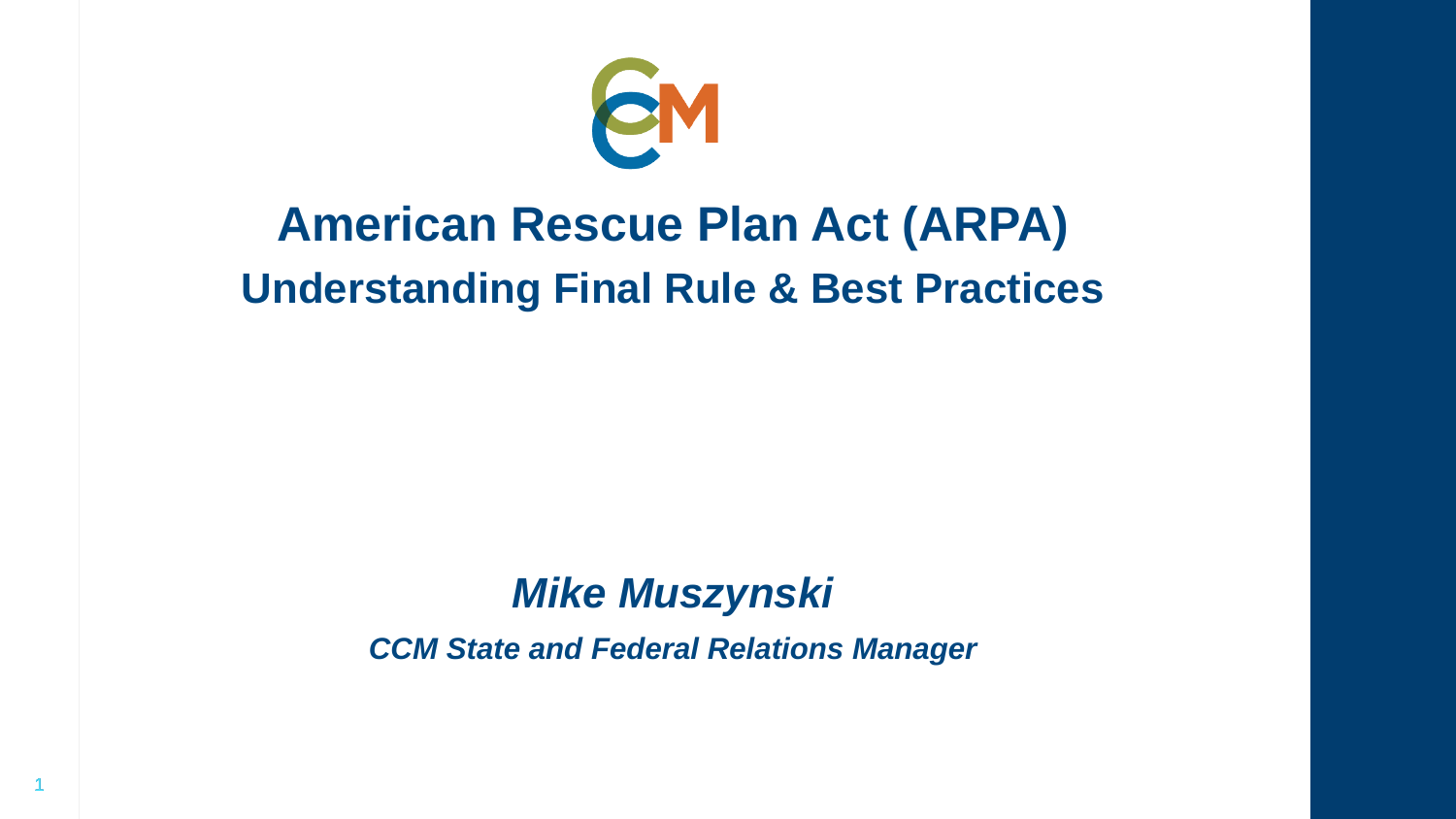Connecticut:

• Municipalities =  $$1.56$  billion (\$864.1 million direct / \$692.5 million county)

Distributed on modified CDBG formula:

- Metropolitan Cities (populations over 50k) Direct allocation from Treasury
- Non-entitlement Units (population under 50K) Indirect allocation with State as passthrough
- Local governments will receive funding in two tranches (2<sup>nd</sup> tranche May/June 2022)
- Most of the funds are *prospective* costs incurred March 3, 2021
- Funds must be "obligated" by the end of calendar year 2024, "liquidated" by end of calendar year 2026.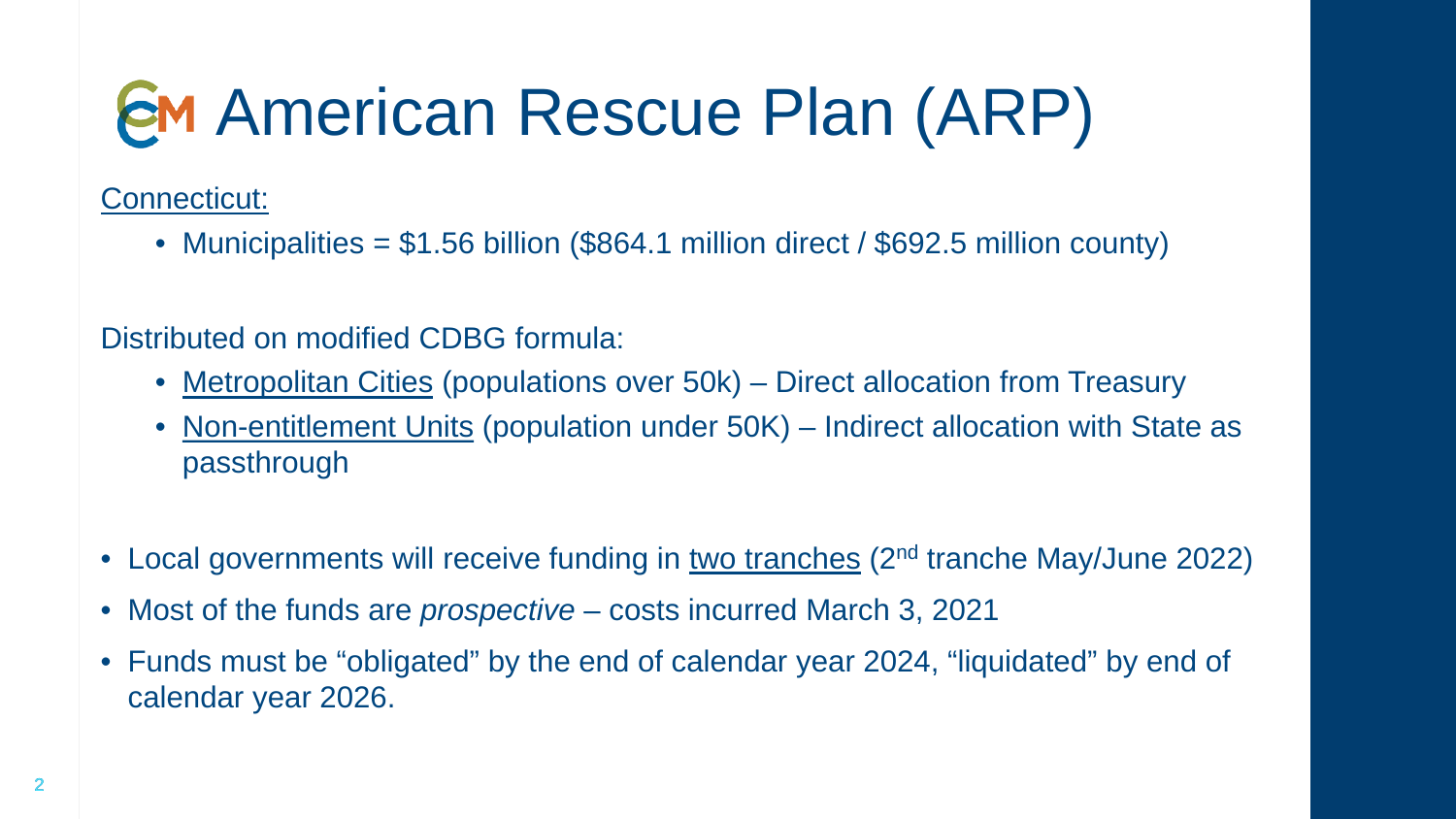#### **Final rule defines five(5) broad eligible categories:**

- 1. Responding to the public health emergency and the negative economic impacts of COVID-19;
- 2. Replacement of loss revenue;
- 3. Provide premium pay;
- 4. Water and sewer infrastructure; and
- 5. Broadband infrastructure.

The rule takes effect April 1, 2022, able to take advantage of any new provision prior to the effective date.

#### **Prohibited uses:**

- Paying down unfunded pension liabilities
- Paying interest or principal on outstanding debt,
- Paying for consent decrees or legal settlements
- Contribute to reserve or rainy day funds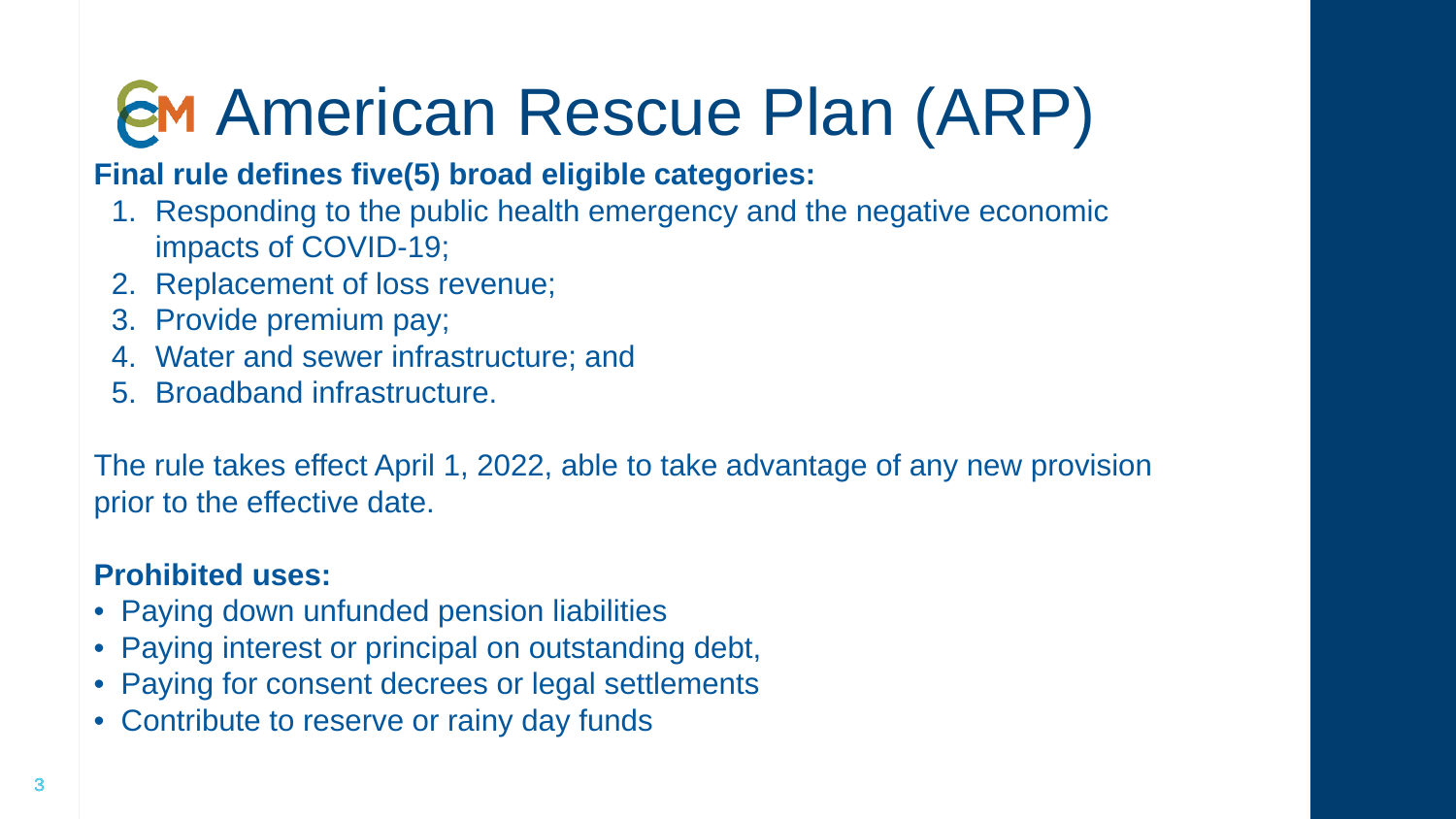**Responding To The Public Health Emergency And The Negative Economic Impacts Of COVID-19 (subcategories)** 

- public health,
- assistance to households,
- assistance to small businesses,
- assistance to nonprofits,
- aid to impacted industries, and
- public sector capacity.

#### Each sub-category includes:

- Non-exhaustive list of particular individuals or groups that the final rule presumes to have been impacted by the pandemic.
- Specified eligible projects referred as "enumerated" projects and services.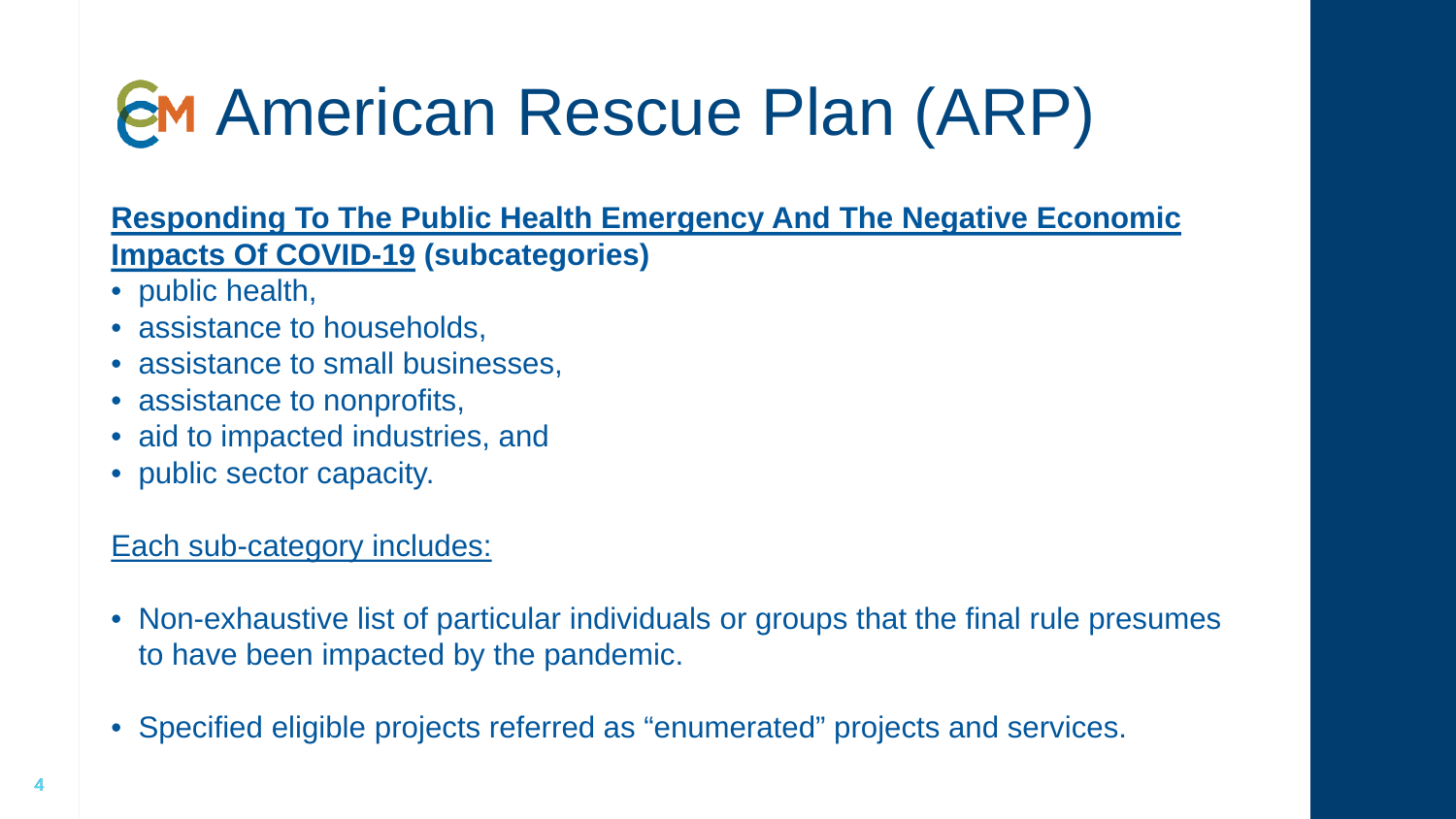### American Rescue Plan (ARP) **Support Public Health Response**

- **To contain and mitigate the spread of COVID-19** (or future pandemics)
	- Vaccination incentives
	- Medical expenses
	- Quarantine costs
	- Implementing mitigation strategies (improving air quality)
- **Behavioral health services**
	- Behavioral health response
	- Substance abuse treatment and prevention
	- Crisis intervention
- *Preventing and responding to violence*
	- Address an increase in gun violence during the pandemic
	- Referrals to trauma recovery service for victims of crime
	- Community violence intervention programs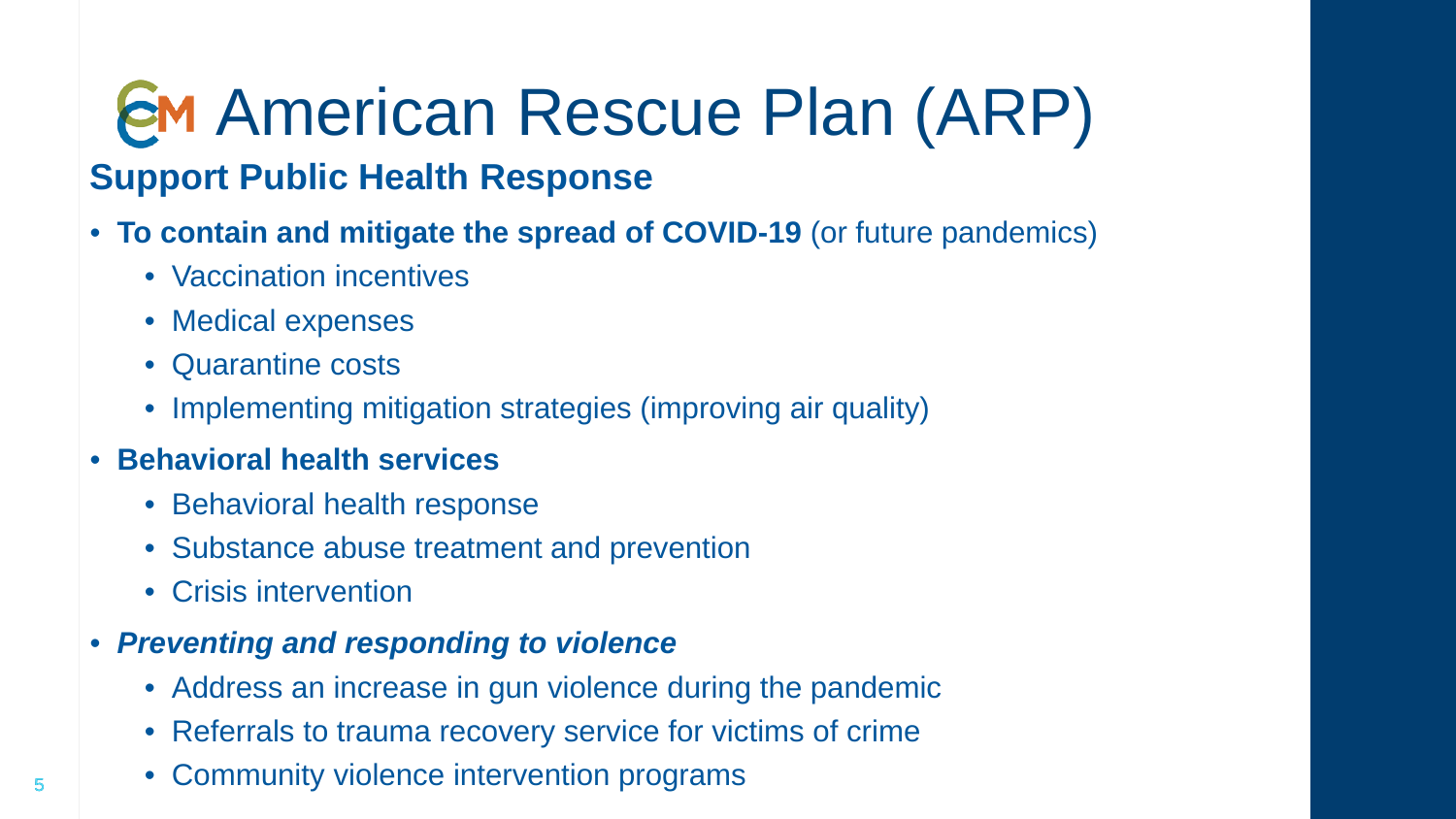#### **Provide direct assistance to households impacted by COVID**

- It distinguishes between those "impacted" and "disproportionately impacted."
- **Impacted:**
	- Food assistance
	- Loans and grants
	- Job training and workforce development
	- Emergency housing assistance
	- Long-term housing
- **Disproportionately impacted:**
	- Investments in neighborhoods to promote improved health outcomes including improvements in open and public spaces;
	- Improvements to vacant and abandoned properties
	- Services to address educational disparities.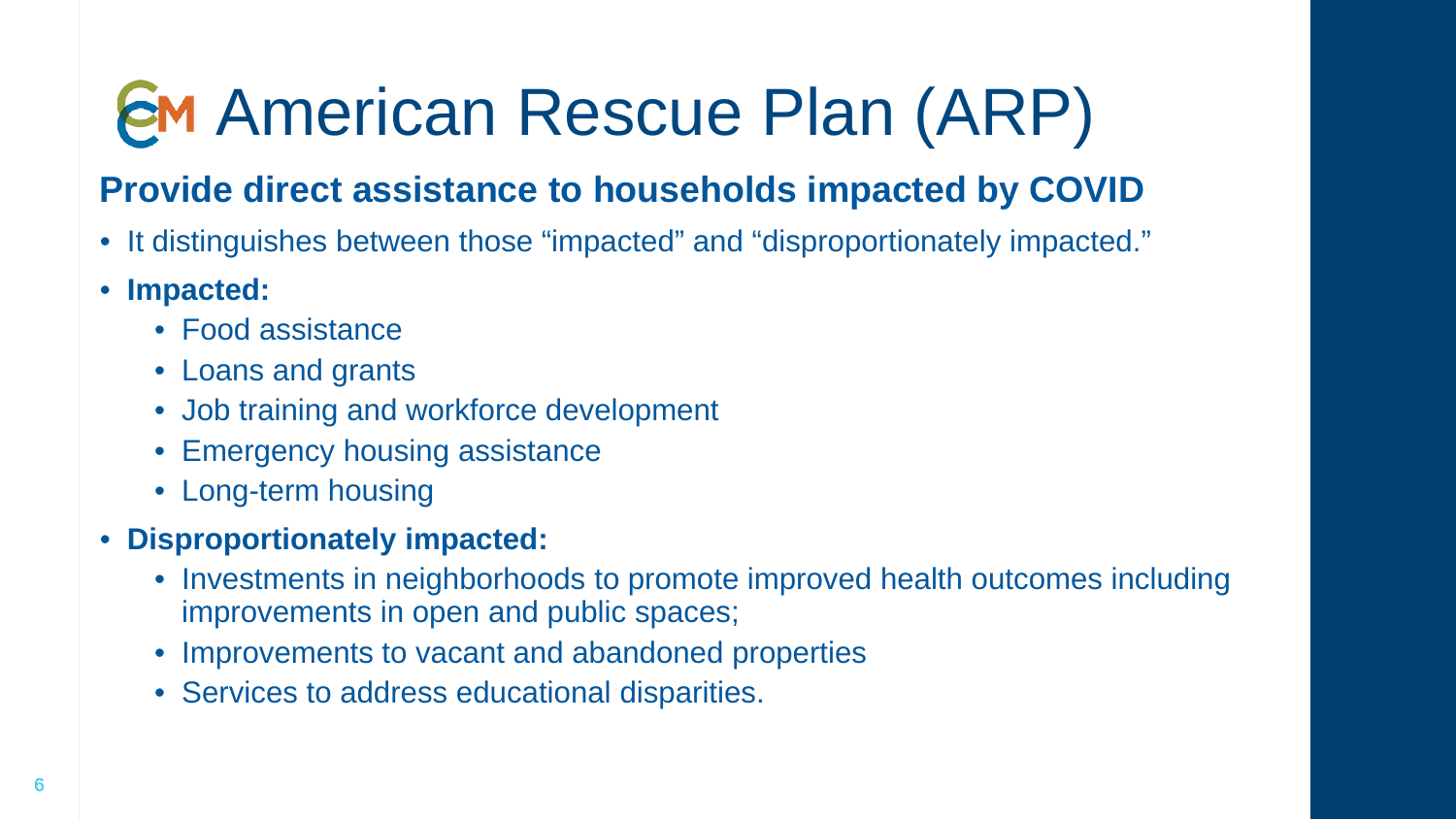#### **Provide direct assistance to businesses**

- Small businesses are those that have less than 500 employees
- It distinguishes between those "impacted" and "disproportionately impacted."
- **Impacted:**
	- Loans or grants to mitigate financial hardship, such as by supporting payroll and benefits, costs to retain employees, and mortgage, rent, utility, and other operating costs.
	- Technical assistance, counseling, or other services to support business planning.
- **Disproportionately impacted:**
	- Rehabilitation of commercial properties, storefront improvements & façade improvements
	- Technical assistance, business incubators & grants for start-up or expansion costs for small businesses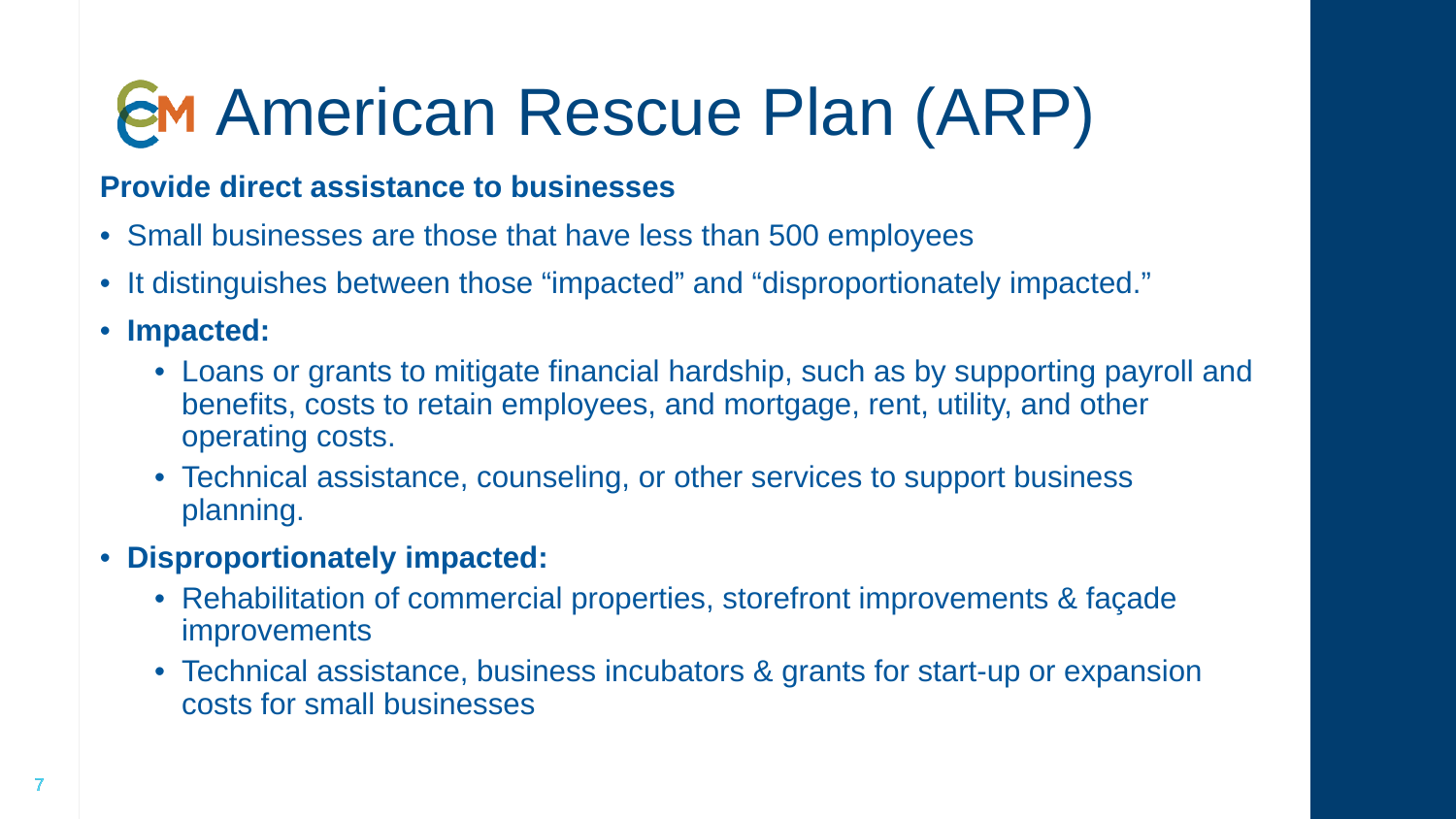#### **Assistance to Nonprofits**

- Eligible nonprofits those that experienced increase demand for services, changes to operations and decline in revenue.
- Treasury defines eligible nonprofits as those that are 501(c)(3) or 501(c)(19).

#### • **Eligible projects:**

- Loans or grants to mitigate financial hardship, such as by supporting payroll and benefits, costs to retain employees, and mortgage, rent, utility, and other operating costs.
- Technical assistance, counseling, or other services that mitigate negative economic impacts of the pandemic
- Nonprofits can carry out eligible uses of funds on behalf of the municipality as a "subrecipient" (e.g., assisting in a vaccination campaign, operating a job training program, providing service).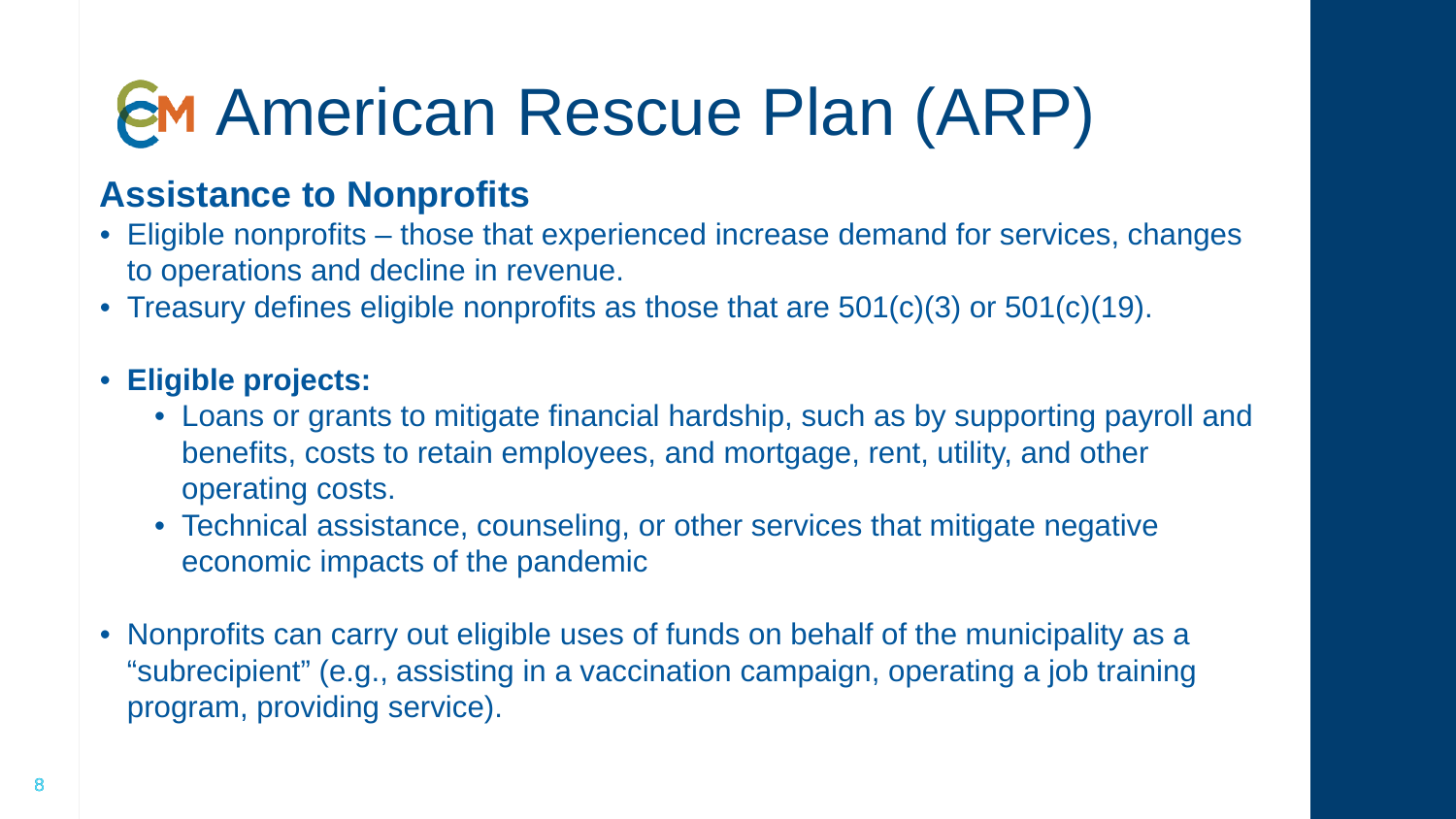#### **Assistance to Impacted Industries**

- Industry related to travel, tourism or hospitality (or industry with similar impacts)
- Funds cannot be used for new business development in this industry.
- Aid should be provided broadly to all businesses within the impacted industry (within your municipality) and should first be used on operational expenses (ex. payroll) prior to other costs.
- **Eligible uses:**
	- Aid to mitigate financial hardship, such as supporting payroll costs, lost pay and benefits for returning employees, support of operations and maintenance of existing equipment and facilities
	- Technical assistance, counseling, or other services to support business planning
	- COVID-19 mitigation and prevention measures (similar to those enumerated in the public health category)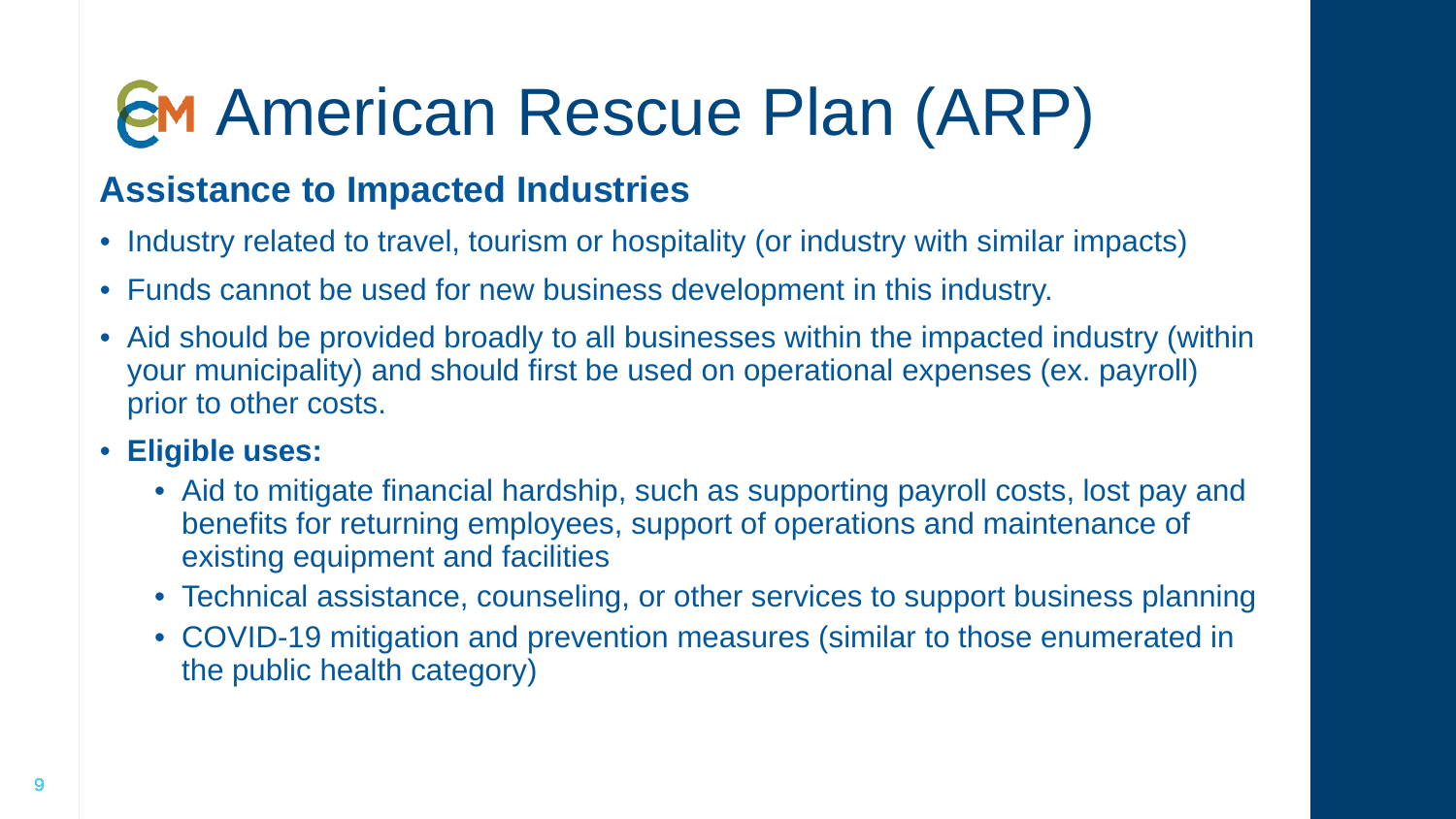#### **Improving Public Sector Capacity**

- Restore and support public sector employees and services, to strengthen local governments ability to deliver critical services as they relate to COVID-19 response.
- Specific areas of investment:
	- **Provide payroll and covered benefits for public safety, public health and human service staff for their time spend on COVID-19 response.**
	- **Restoring and retaining public sector staff** to pre-pandemic levels and supporting and retaining public sector workers.
	- **Effective service delivery** *–* Funds can be used to address additional administrative costs caused or exacerbated by the pandemic
		- Address administrative needs caused or exacerbated by the pandemic, Technology infrastructure to improve access to and the user experience of government IT systems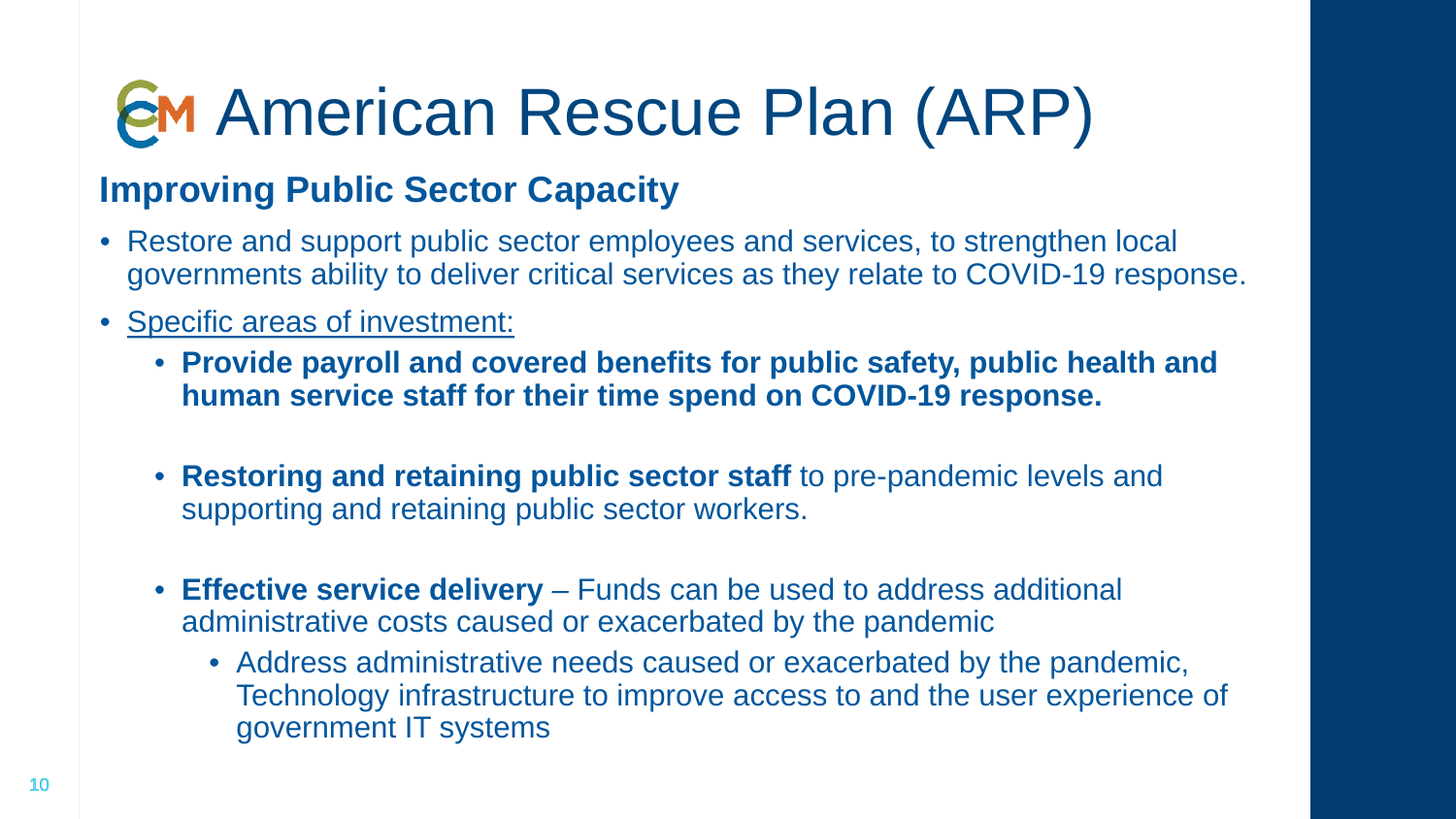#### **Improving Capital Expenditures**

- Final rule clarifies how funds can be used for capital expenditures that respond to public health needs or address a negative economic impact.
- Expenditure must be related and reasonably proportional to the impact identified and reasonably designed to benefit an impacted group.

| <b>Total capital</b><br>expenditure                                 | <b>Expenditure enumerated in FR</b>                                                     | <b>Expenditure unenumerated in the FR</b>                                            |
|---------------------------------------------------------------------|-----------------------------------------------------------------------------------------|--------------------------------------------------------------------------------------|
| Less than \$1<br>million                                            | No written justification required                                                       | No written justification required                                                    |
| <b>Greater than</b><br>\$1 million but<br>less than \$10<br>million | Written justification required, but not<br>required as part of regular reporting        | Written justification required and must be<br>submitted as part of regular reporting |
| <b>Greater than</b><br>\$10 million                                 | Written justification required and must<br>be submitted as part of regular<br>reporting |                                                                                      |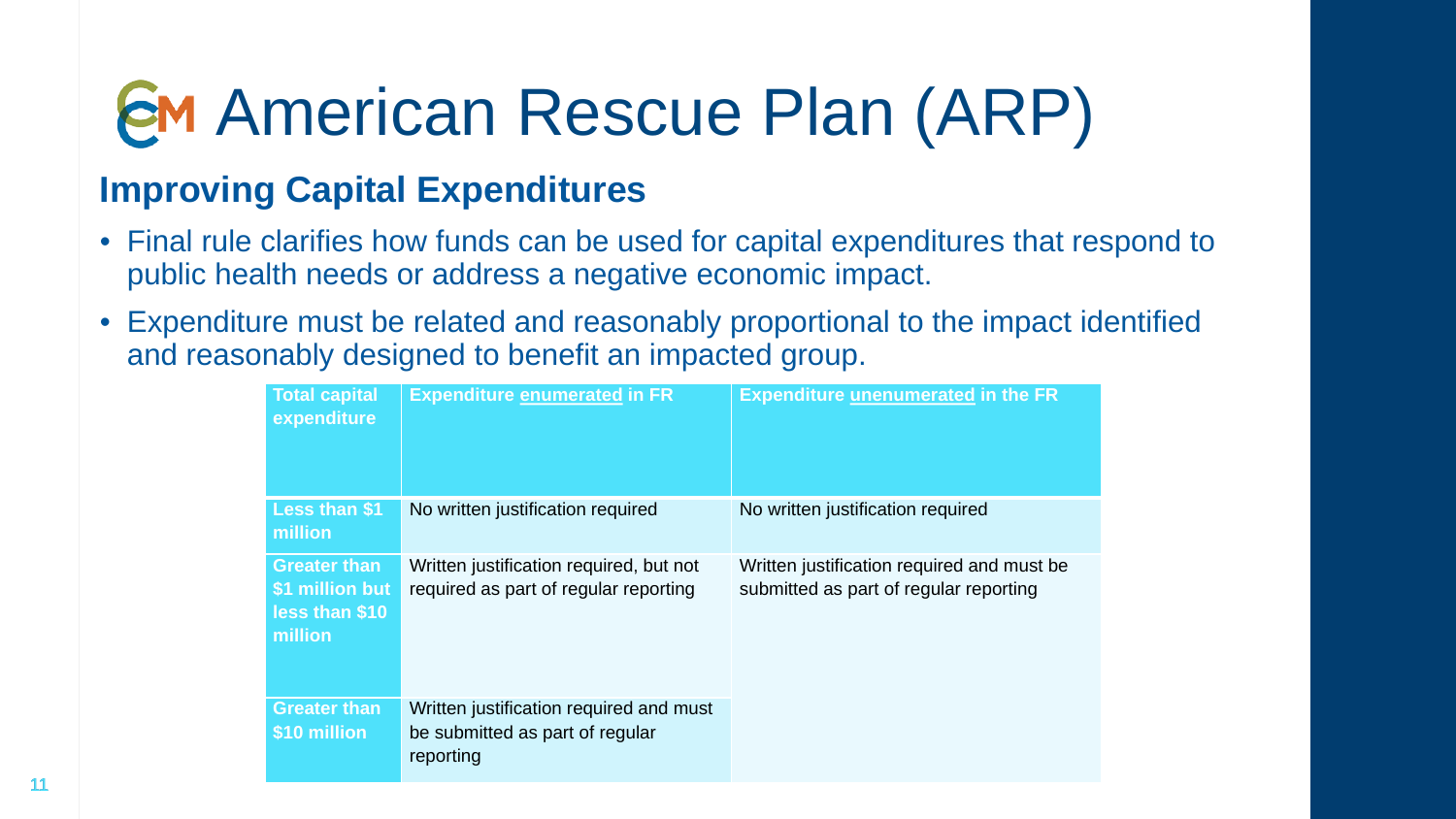#### **Process Simplified**

When allocating funds to respond to public health emergency or address negative economic impact, need to:

- 1. Identify the particular sub-category the project aligns with,
- 2. Identify what individual/class that was impacted because of COVID-19, and
- 3. What and how the project or service will address the harm experienced.

Unenumerated projects may be eligible through a two-step process:

- 1. Identify the COVID-19 public health or economic impact, and
- 2. How will the ARP funds respond to that impact.

Treasury has indicated that the responses needs to be related and reasonably proportional to the harm (i.e. the scale of the response needs to be compared to the scale of the harm experienced).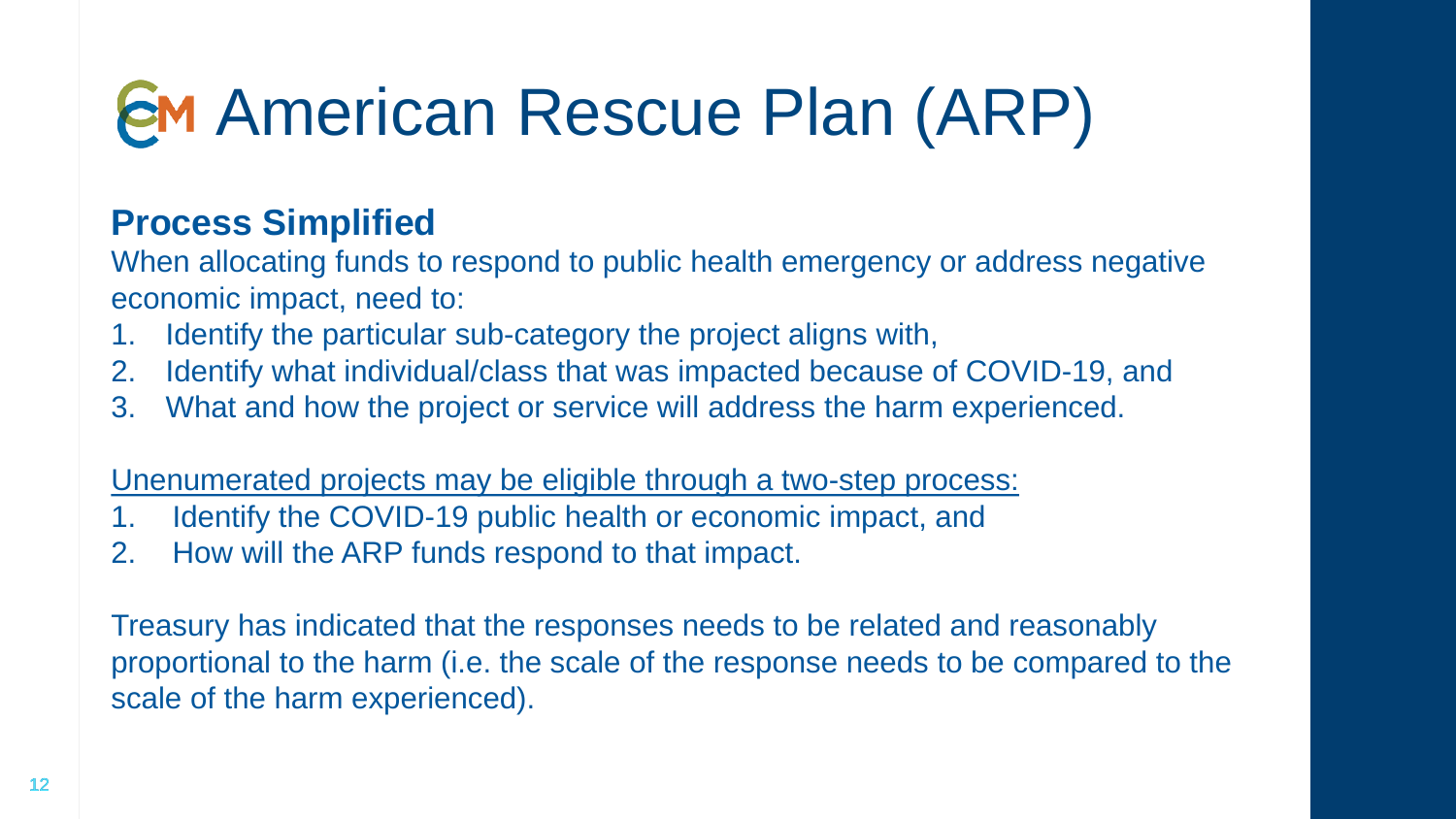#### **Replace Loss of Revenue**

#### • **Change in final rule – two options in this category:**

- *1. Select a "standard allowance" of \$10 million, OR*
- *2. Calculate revenue loss according to the Treasury developed formula*.

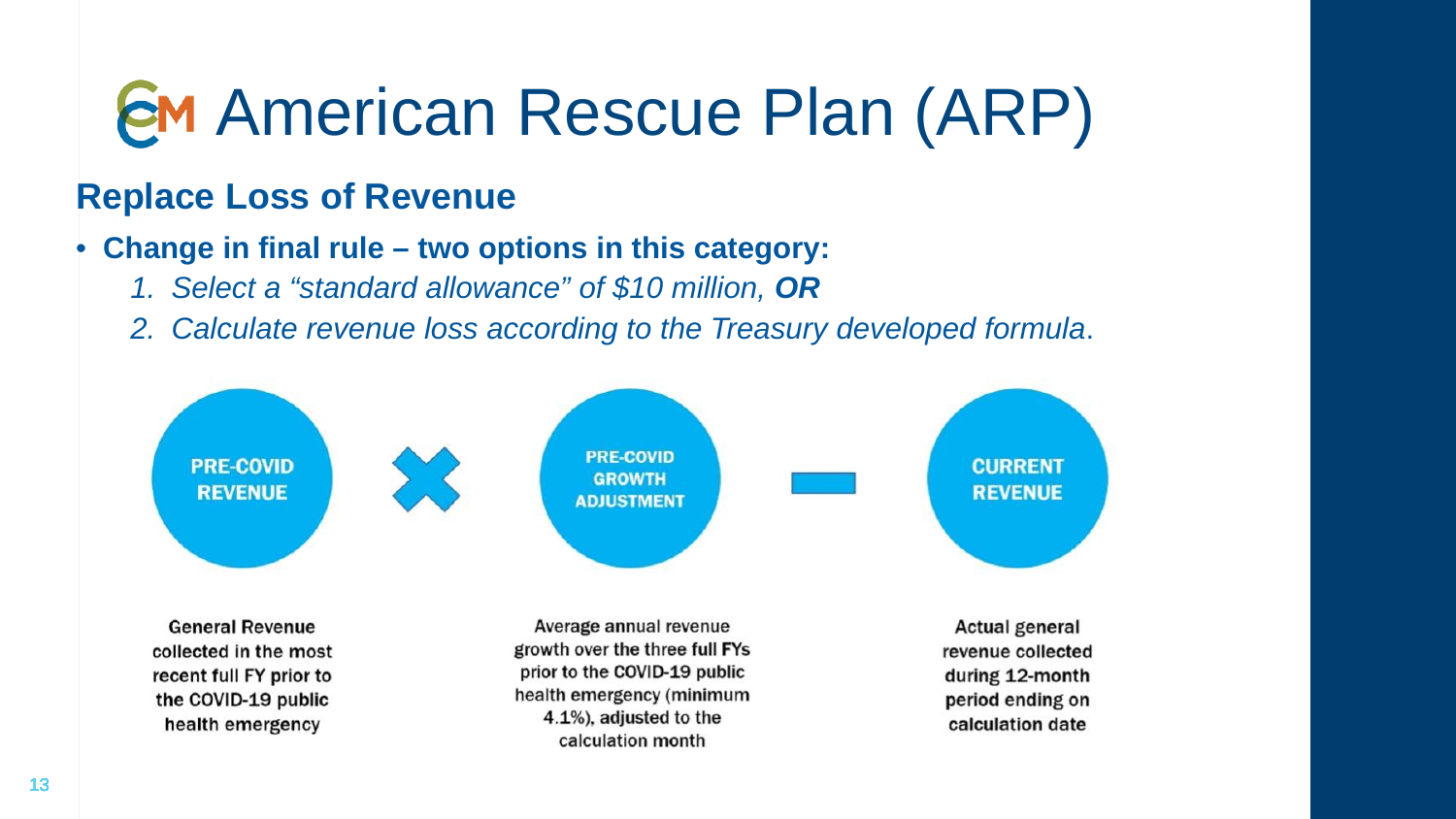#### **Replace Loss of Revenue (cont.)**

- Accounting can be based *cash, accrual, or modified accrual basis*  consistent in methodology throughout the covered period and until reporting is no longer required.
- Final rule provides greater latitude in choosing between a *calendar or fiscal year* when making calculation, however the metric needs to be consistent throughout the period of the program.

**What is Government services:** Generally, "*any service that is traditionally provided by a government for their residents."* 

- This could include capital expenditures.
- Can't be used on prohibited activities.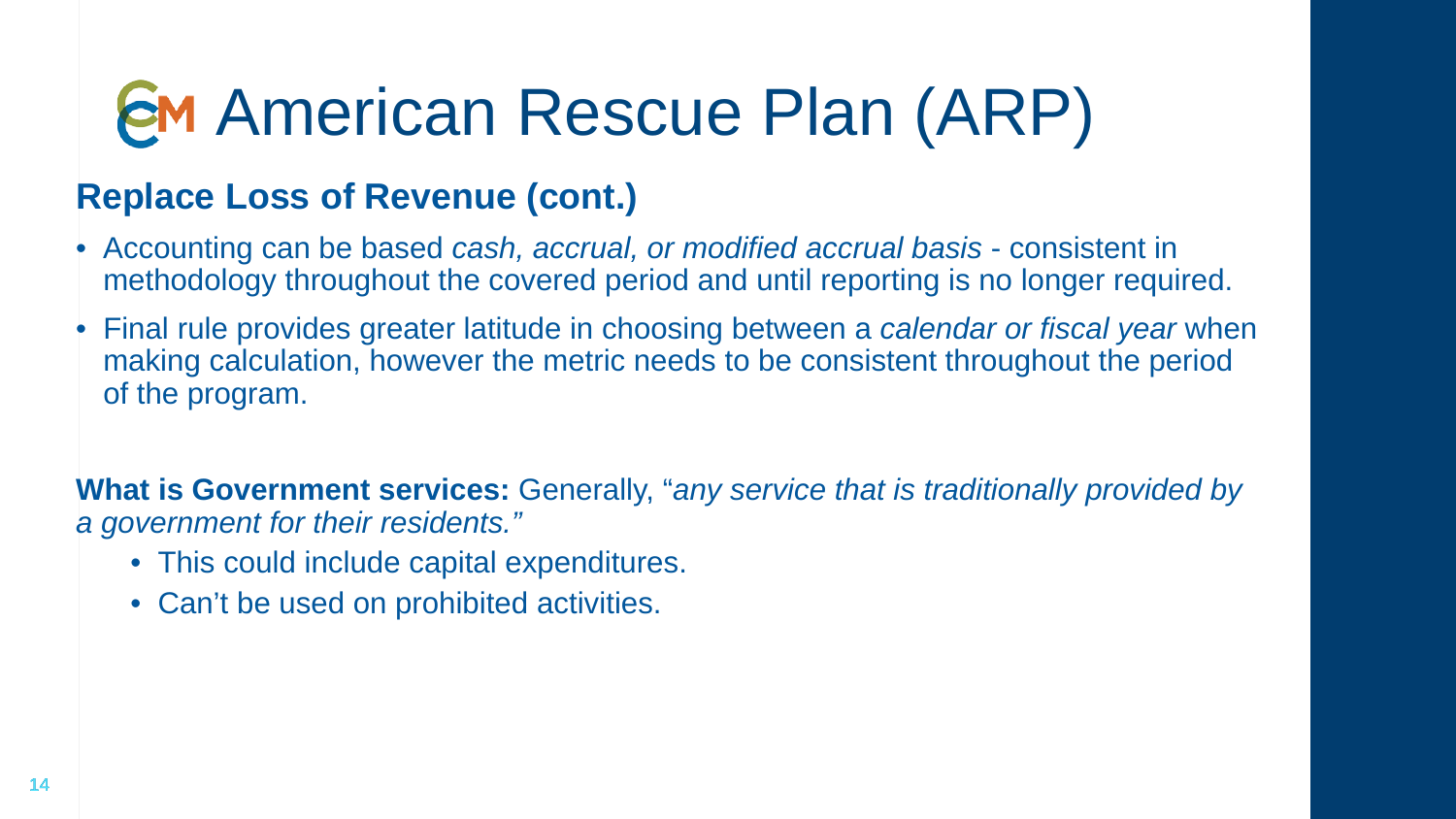#### **Premium Pay**

- Provide premium pay for eligible essential workers, in addition to the existing wages and compensation that the employee already receives.
- For those eligible, workers can be paid up to \$13 per hour, and may not exceed \$25,000 in the aggregate of the program.
- Can be provided retroactively for work completed prior to March 3, 2021 that were associated with responding to the pandemic.
- In order to provide premium pay, the following needs to be considered:
	- 1. Identify an "eligible" worker
	- 2. Verify the worker performs essential work, and
	- 3. Confirm that the premium pay "responds to" workers performing essential work during the pandemic.
- Cannot be used to reimburse local funds for premium pay or hazard pay that was already provided.
- Final rule prohibits elected officials from paying themselves premium pay.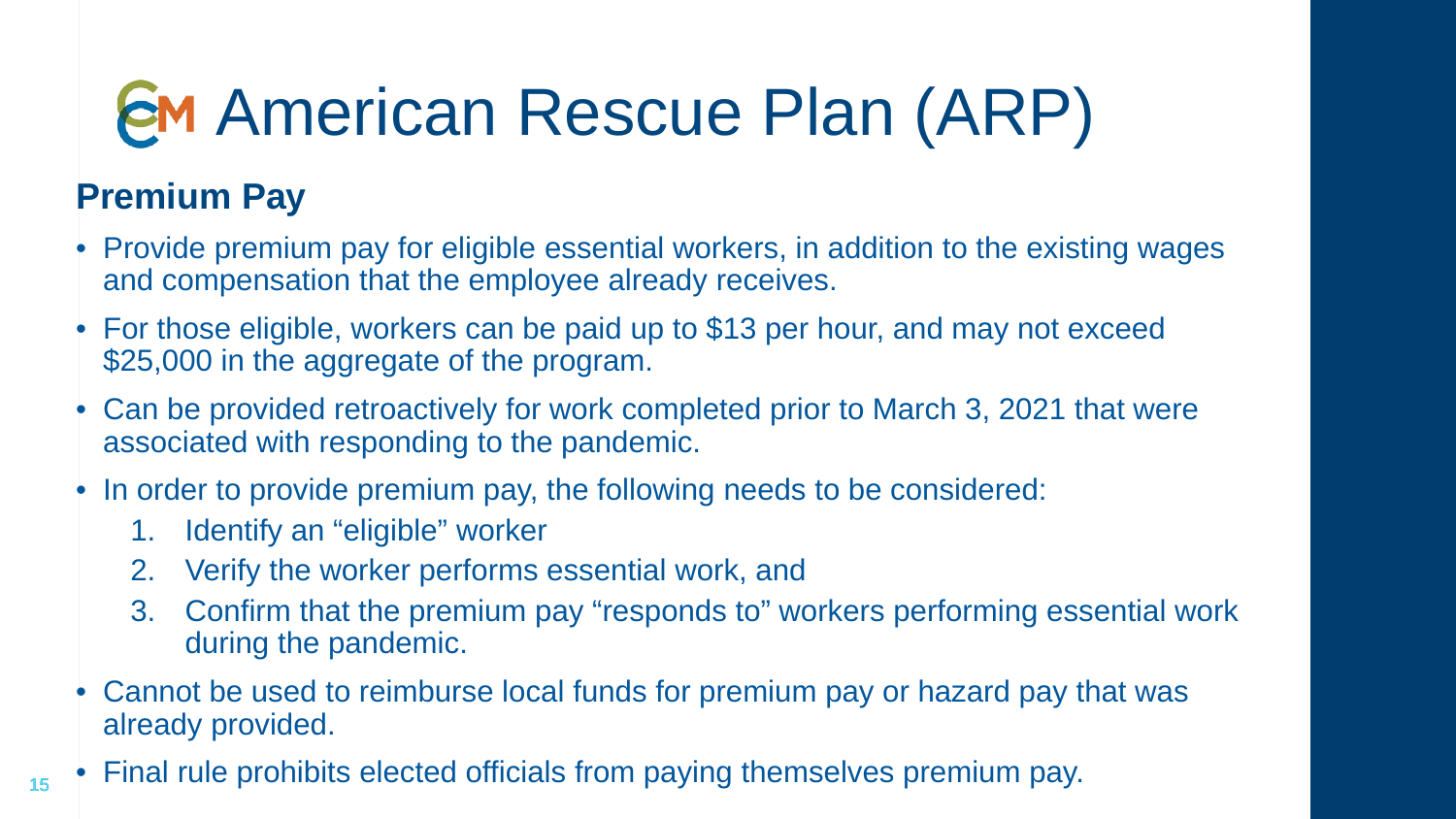#### **Investments in Sewer and Water**

- **Projects eligible under EPA's Clean Water State Revolving Fund**
	- Wastewater treatment plants
	- Control non-point sources of pollution
	- Green infrastructure
- **Projects eligible under EPA's Drinking Water State Revolving Fund**
	- Upgrade facilities to improve water quality
	- Transmission, distribution and storage systems
	- Consolidation or establishment of drinking water systems
- Other projects:
	- Stormwater infrastructure (such as culvert repair, resizing, and removal, replacement of storm sewers, and additional types of stormwater infrastructure),
	- Residential wells,
	- Certain rehabilitations to dams and reservoirs.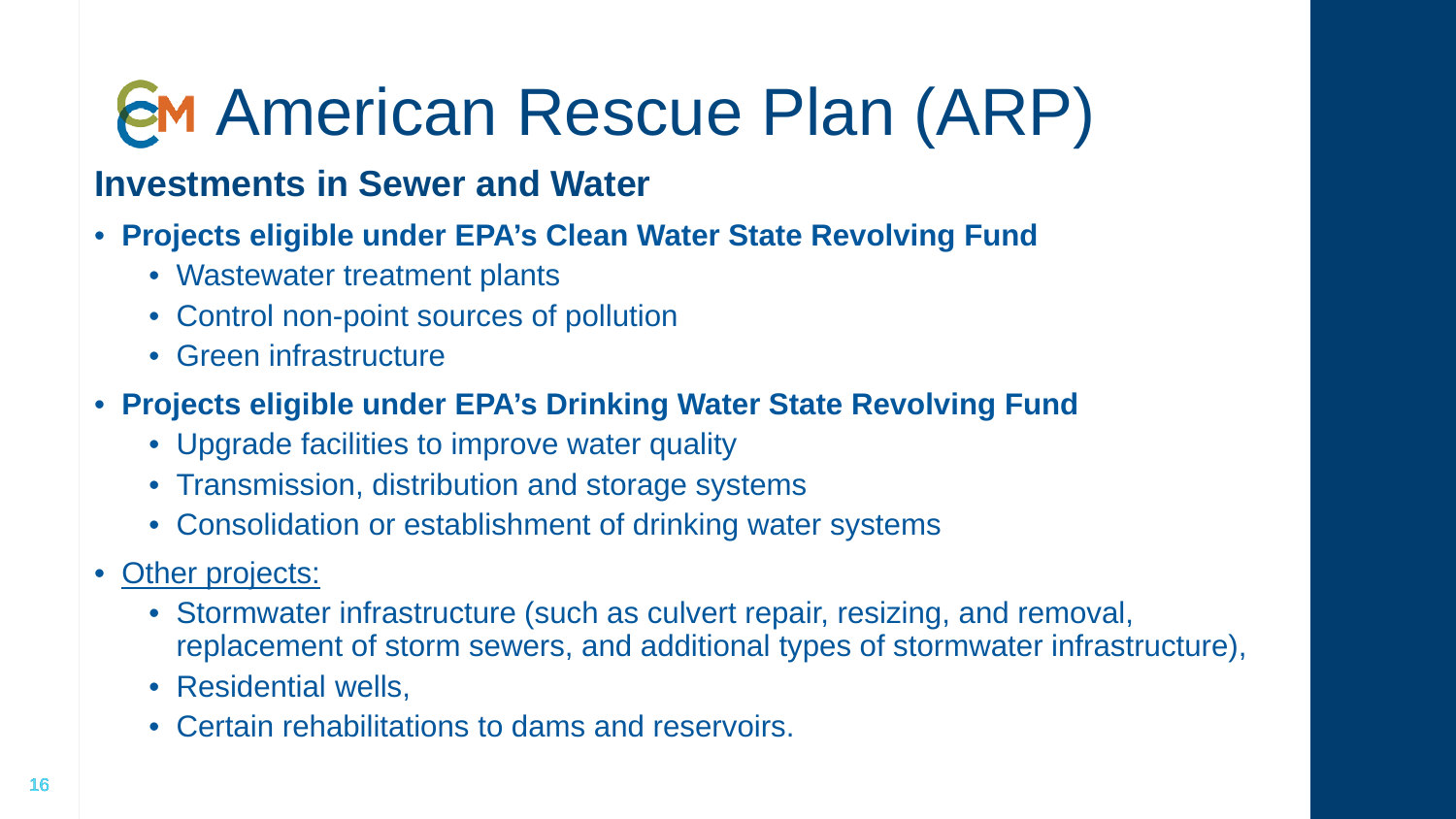#### **Broadband Infrastructure**

- **Projects are "encouraged" rather than "must" reliably meet or exceed symmetrical speeds of 100 Mbps or at least 100/20 Mbps with the ability to scale to 100 Mbps symmetrical.**
- Able to provide service that may already have 25/3 mbps, but are in locations with an identified need for additional broadband investment. This "need" would address a lack of (a) access to reliable broadband connection, (b) affordable broadband, or (c) reliable service.
- Other broadband investments:
	- Digital literacy programs and device purchase programs.
	- Investments in the "middle mile."
	- Provide necessary investments in cybersecurity, including modernization of hardware and software, for existing and new broadband projects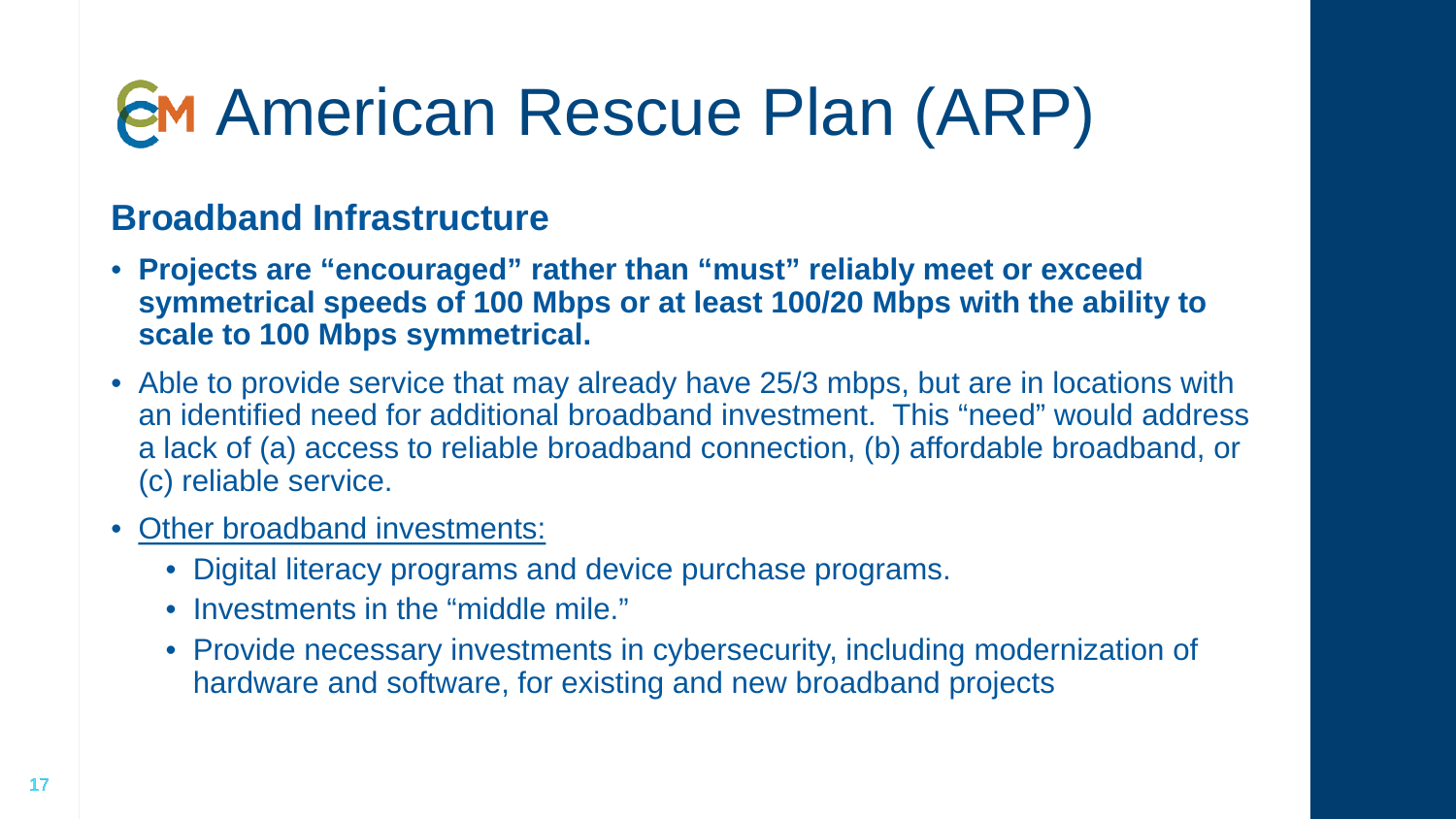#### **Reporting & Compliance**

- Strong financial control mechanisms include written policies and procedures, written standards of conduct, risk-based compliance monitoring and record maintenance and retention.
- ARPA funds can be used cover "direct" and "indirect costs" associated with administering of the program, which could include costs of consultants for ensuring compliance.
- **Going forward, Connecticut municipalities will need to complete a "Project and Expenditure Report."**
	- **Metropolitan cities** (quarterly Project & Expenditure Report) by January 31, April 30, July 31, and October 31.
	- **NEU's** (annual Project & Expenditure Report) by April 30.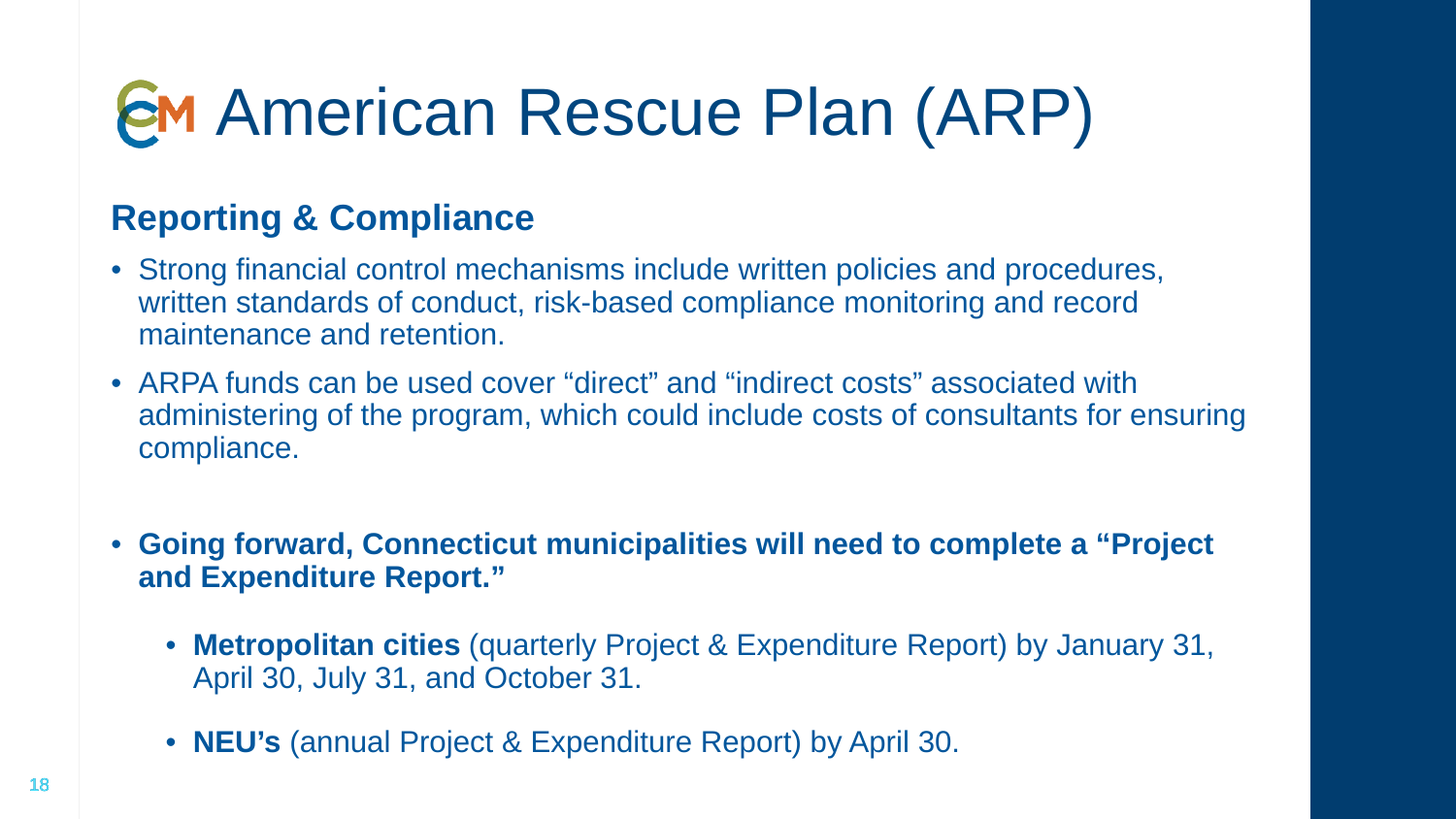### American Rescue Plan (ARP) **Project and Expenditure Report**

- **Detail Project**: Need to provide name, expenditure category, and description (50- 250 description).
- **Expenditures**: Provide specific amount of obligation and expenditures, including current obligation/expenditures, and anticipated cumulative obligation/expenditures.
- **Project Status:** Once a project begins, report during each reporting period the status whether it has (a) not started, (b) less than 50% completed, (c) at least 50% completed, and (d) completed.
- **Subawards:** If awarding grants or loans that exceed \$50,000, the local government will need to provide specific information regarding the award and subrecipient.
- **Civil Right Compliance:** Ensuring compliance with the Title VI of the Civil Rights Act.
- **Specific Program Data:** The type of information collected will be based upon the expenditure category that is being funded.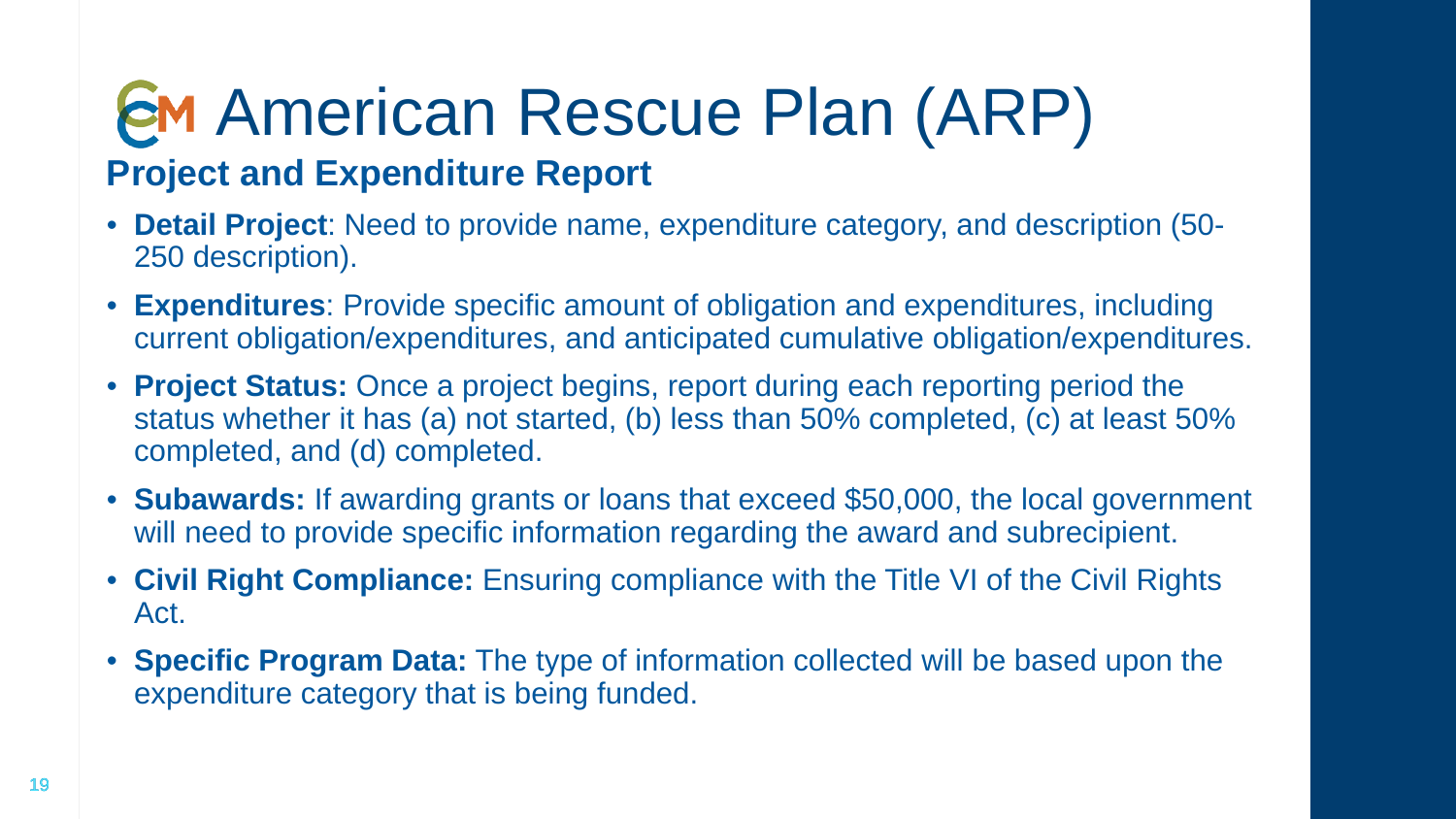### **Basic Foundations and Best Approaches**

- **Follow allowable uses established by Treasury**
- **Meet and maintain consistency in reporting and accounting**
- **Comply with federal and state laws and regulations, local ordinances**
- **Final decision to authorize project or allocation is not an executive function** Follow normal process when allocating supplemental revenue
- **Do not create future budget deficits**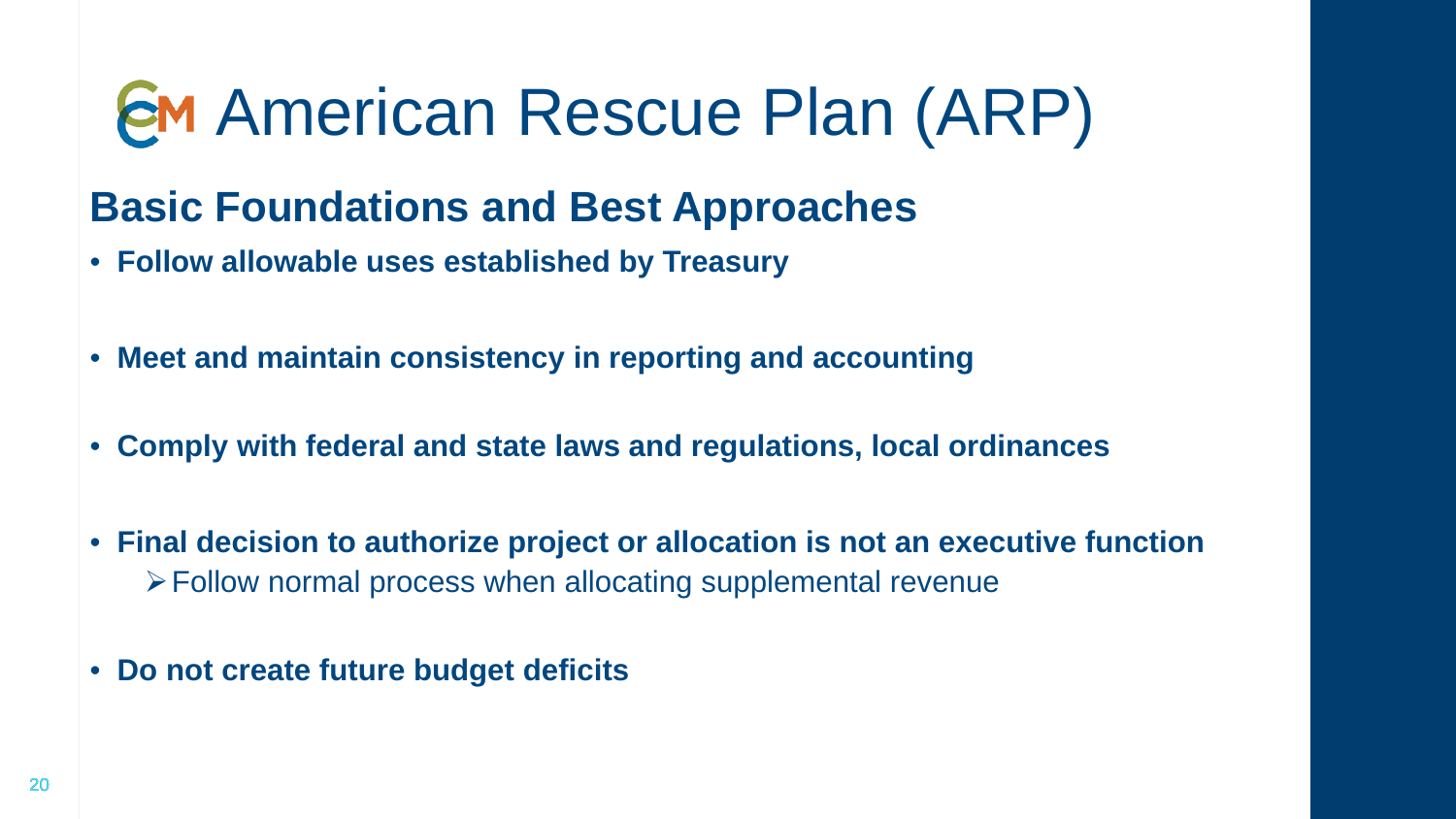### **Basic Foundations and Best Approaches (cont.)**

- **Be organized and ensure transparency - convene all stakeholders in your community**
- **Provide funds to those that have an immediate need**
	- Families, businesses, non-profits
- **Use existing delivery channels and compliment existing efforts for efficiency**
	- Non-profits, COGs, business groups
- **Consider using portion of county allocation on regional/multitown initiatives**